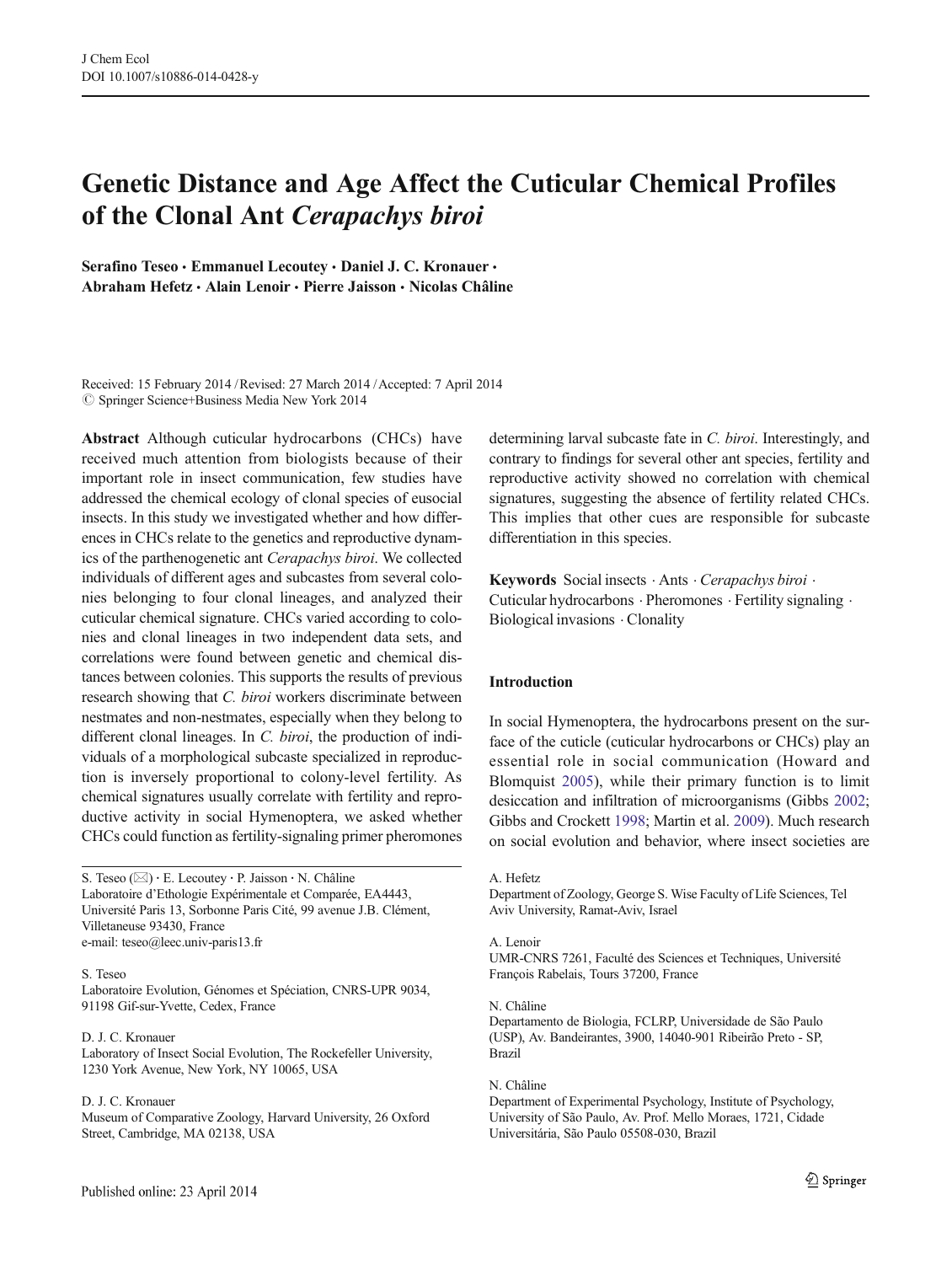extensively used as model systems, has focused on the evolution and the functional role of CHC variability. A significant amount of work has been conducted to understand how chemical signatures can both enable colony-level coherence and bear information about caste, age, and reproductive status of individuals within colonies (Denis et al. [2006,](#page-9-0) Ichinose and Lenoir [2009](#page-9-0); Le Conte and Hefetz [2008](#page-9-0); Liebig et al. [2000](#page-9-0); Monnin [2006;](#page-9-0) Smith et al. [2008](#page-9-0)). From this perspective, clonal hymenopteran species have received little attention, despite their potential importance in the understanding of these issues. Genetic homogeneity within colonies allows experimental control over the genotype of individuals, and clonal species can, therefore, be used to tease apart the effects of genetics versus environment or caste (either behavioral or morphological) on chemical signatures. In the cerapachyine ant Cerapachys biroi, females lack a spermatheca, i.e., they cannot be inseminated, and reproduce via thelytokous parthenogenesis (Tsuji and Yamauchi [1995\)](#page-9-0). Male production occurs exceedingly rarely in laboratory colonies (Kronauer et al. [2012\)](#page-9-0). Even though several clonal lineages have been found in C. biroi (Kronauer et al. [2012](#page-9-0)), as far as we know, natural colonies are always monoclonal, i.e., all the individuals in a colony belong to the same clonal lineage with intra-colonial relatedness=0.99 (Kronauer et al. [2013;](#page-9-0) Oxley et al. [2014](#page-9-0)). A recent study has shown that individuals are able to discriminate between nestmates and non-nestmates, especially when they are of different clonal origin (Kronauer et al. [2013\)](#page-9-0). As social recognition in ants is based on the divergence of CHC profiles, we explored the inter-colonial variability of chemical signatures in *C. biroi* and the relationship between genetic and chemical distances between colonies from the same or different clonal lineages.

The colonies of C. biroi include two worker subcastes that differ in morphology, behavior and fertility levels, referred to as high and low reproductive individuals, or HRIs and LRIs (Teseo et al. [2013,](#page-9-0) [2014\)](#page-9-0). These are also called intercastes and workers by Ravary and Jaisson [\(2004\)](#page-9-0) and ergatoid queens and workers by Lecoutey et al. [\(2011\)](#page-9-0). Low reproductive individuals (LRIs) have two ovarioles and lay eggs exclusively during their first four-five months of life, during which they also provide care to the developing brood. After this stage, they become nonreproductive foragers (Ravary and Jaisson [2004\)](#page-9-0). High reproductive individuals (HRIs), which constitute approximately 5 % of the individuals in a colony, show low activity levels and produce up to eight eggs during each reproductive phase, having four to six ovarioles in total (Ravary and Jaisson [2004](#page-9-0)). These individuals probably remain fertile for a much longer time compared with LRIs. From a functional perspective, colonies therefore comprise two groups: old LRIs that behave as reproductively-inactive foragers, as well as young LRIs and HRIs of all ages that act as nurses and are fertile. In C. biroi, the production of HRIs is regulated via a feedback system based on the actual fertility

level of the colony (Lecoutey et al. [2011](#page-9-0)). The more fertile a colony is, the greater its proportion of HRIs and young LRIs, and the less HRIs it produces, and vice versa. In social Hymenoptera, CHC signatures often are correlated with fertility, and are used by reproducers to signal their presence and reproductive status (reviewed by Monnin [2006](#page-9-0)). As a previous study on C. biroi indicated that the HRI regulation system is not based on volatile chemical signals (Lecoutey et al. [2011](#page-9-0)), we hypothesized that non-volatile, cuticular chemical cues could signal fertility and/or reproductive status. We further hypothesized that these cues act as primer pheromones that inhibit the HRI developmental trajectory. Cerapachys biroi colonies undergo stereotypic reproductive cycles in which they alternate between a reproductive and a foraging phase (Ravary and Jaisson [2002](#page-9-0), [2004;](#page-9-0) Ravary et al. [2006](#page-9-0)). In the reproductive phase, all individuals aggregate while a new batch of eggs is laid by fertile individuals, whereas in the foraging phase, young individuals and HRIs remain inside the nest chamber while older LRIs forage for prey. We analyzed the CHC profiles of HRIs, the most fertile individuals, throughout the reproductive cycle, in order to assess whether the phasic ovarian activity of egg-layers (Teseo et al. [2013](#page-9-0)) correlated with changes in cuticular profiles. A reproductive activity-related change in chemical signatures could possibly play a role in the feedback regulation of HRI production. We thus compared intranidal (more fertile) workers and foragers (less fertile workers) in the foraging phase, when the two types of individuals can easily be distinguished on the basis of their behavior. This allowed us to assess whether chemical differences between both groups could be involved in this fertility-related cue.

# Methods and Materials

Colonies The geographic origins, clonal lineages, and collection dates of the C. biroi colonies used in this study are listed in Table [1](#page-2-0). These were kept in the laboratory under constant conditions of 27  $\degree$ C,  $\sim$ 70 % relative humidity, and 12 h L:12 h D photoperiod. Nests were made of  $\sim$ 30 x 30 x 10 cm plastic boxes with Fluon®-coated edges, with a ca. 2.5 cm thick floor made of plaster of Paris. A single nest chamber was dug in the center of the nest and covered with a red glass sheet. Colonies were fed twice a week with live pupae of the ant Aphaenogaster senilis during foraging phases.

Genetic Analyses Prior to chemical analyses, one individual of each of ten colonies (Table [1\)](#page-2-0) was genotyped at 30 microsatellite loci and sequenced for two mitochondrial gene fragments (658 bp of cytochrome oxidase I and 575 bp of cytochrome oxidase II) to determine the clonal origin of each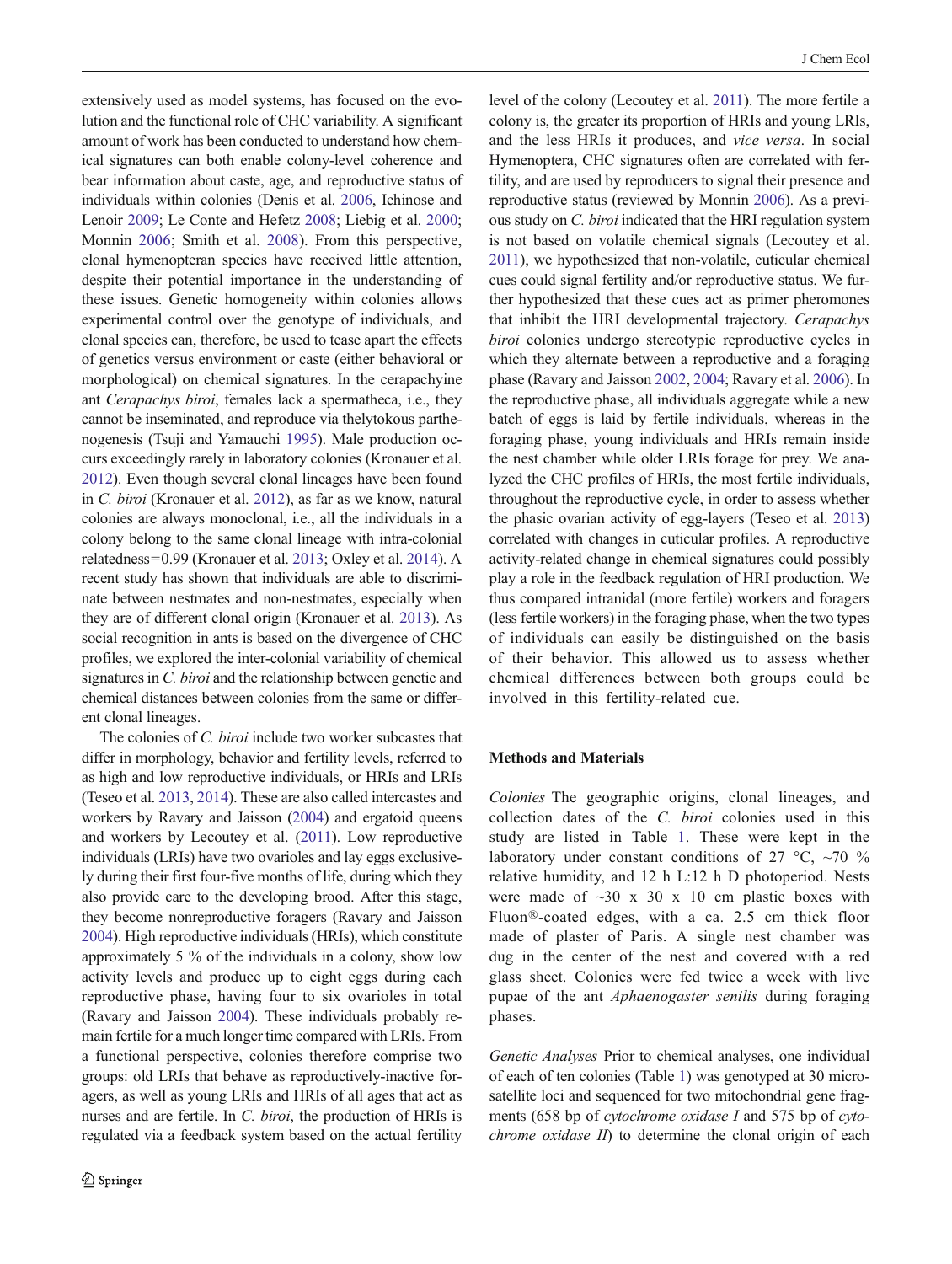Table 1 Colonies used in this

<span id="page-2-0"></span>

| <b>Table 1</b> Colonies used in this<br>study | Colony         | Clonal lineage | Origin          | Field collection date | Used in Set |
|-----------------------------------------------|----------------|----------------|-----------------|-----------------------|-------------|
|                                               | J1             | A (MLL1)       | Java, Indonesia | 2005                  | 1, 2        |
|                                               | O <sub>4</sub> | A (MLL1)       | Okinawa, Japan  | 2006                  |             |
|                                               | O <sub>5</sub> | A (MLL1)       | Okinawa, Japan  | 2006                  | 1,2         |
|                                               | T <sub>5</sub> | A (MLL1)       | Taiwan          | 2001                  | 1,2         |
|                                               | O <sub>6</sub> | $B$ (MLL4)     | Okinawa, Japan  | 2006                  |             |
|                                               | T1             | $B$ (MLL4)     | Taiwan          | 1997                  | 1,2         |
|                                               | T <sub>3</sub> | $B$ (MLL4)     | Taiwan          | 2000                  | 1,2         |
|                                               | C10            | $C$ (MLL6)     | Okinawa, Japan  | 2008                  |             |
|                                               | C9             | $C$ (MLL6)     | Okinawa, Japan  | 2008                  |             |
|                                               | T4             | $D$ (MLL3)     | Taiwan          | 2001                  | 1,2         |
|                                               |                |                |                 |                       |             |

colony (data reported in Kronauer et al. [2012](#page-9-0)). Ten individuals then were randomly collected from each colony and genotyped at 17 polymorphic microsatellite loci (CKPWC, D6CNC, B3KAG, EFOHK, D3N3P, ESOCS, E27C5, B8PND, DK371, ESI77, ETWBP, EH2OX, ESA52, E324Z, ED6BM, EPCI6, D8EP1) as in Kronauer et al. [2012,](#page-9-0) in order to estimate the inter-individual relatedness within our colonies and to assure that the initially selected worker was representative of the genetic makeup of the colony. The software GenClone 2.0 (Arnaud-Haond and Belkhir 2007) was used to assign individuals to multilocus genotypes (MLGs) based on these 17 microsatellite loci. Multilocus genotypes (MLGs) were used to produce matrices containing pair-wise Euclidean genetic distances between individuals of the same clonal lineage. Based on these matrices, we calculated the average pairwise relatedness within colonies as  $r=(A-D)/A$ , where A is the maximum possible allele distance given the markers, and D is the average observed allele distance between individuals in a given colony (Kronauer et al. [2013](#page-9-0)). Given that C. biroi reproduces asexually and that the studied populations show very low clonal diversity (Kronauer et al. [2012\)](#page-9-0), we did not perform standard calculations of pairwise regression relatedness (e.g., Queller and Goodnight [1989\)](#page-9-0).

Chemical Analyses Initially, a set of one hundred individuals was used for the identification of the CHC peaks of C. biroi. Fifty individuals were randomly collected in the foraging area and fifty individuals in the nest chamber of one colony (T5, clonal lineage A, Table 1). Ants were frozen and pooled, and their CHCs were extracted in 2 ml pentane during 1 h. The extract was analyzed with a VGM250Q GC/MS equipped with a DB-5 column (30 m x 0.32 mm x 0.25  $\mu$ m, J & W, Agilent Technologies, Palo Alto, CA, USA). Helium was used as carrier gas, with a 28.57 cm/s flow. The column temperature was held at 150 °C during 2 min, then was increased to 300 °C at 5 °C/min, and finally held at 300 °C for 30 min. The injection port was maintained at 200 °C. The MS detector was a Fisons MD 800 (Foremost Equipment, Rochester, NY, USA) set at 70 eV. This experimental step was conducted as a first exploration of the chemical signature of C. biroi. We used a temperature program to maximize the definition of the part of the spectrum including CHC peaks, thus facilitating their identification.

## Origin and Preparation of Samples

We used two further independent sets of individuals to explore different aspects of the chemical signature of C. biroi. Set 1 included foragers that show low fertility levels on average, and intranidal workers with higher fertility on average, collected at the beginning of the foraging phase from different colonies belonging to different clonal lineages. Set 2 included HRIs collected throughout the complete colony reproductive cycle from different colonies from different clonal lineages. Analyzing individuals from set 1 allowed exploration of the CHC variability within and between colonies and clonal lineages, thereby highlighting CHC-related differences on the basis of the behavioral subcastes of individuals and their clonal origin. Set 2 individuals were used to investigate whether and how chemical signatures correlate with the changes in reproductive activity related to the biphasic colony cycle of C. biroi.

Set 1 For each colony, 80 callow LRIs, 40 foraging LRIs and 40 HRIs were collected 5 d after the beginning of the foraging phase without previous feeding. Since ants do not forage and eat during the reproductive phase, which lasts around 18 d, the collected individuals had not eaten during at least the previous 23 d. This helped minimize any dietdependent influences on the chemical profiles. All collected individuals were killed by freezing, except for 40 callow LRIs per colony that were placed in separate nests with larvae for one colony cycle of around 34 d. These individuals then were collected after the beginning of the following foraging phase for chemical analyses, and were considered as young fertile intranidal LRIs. Thus, four morphological/behavioral subcastes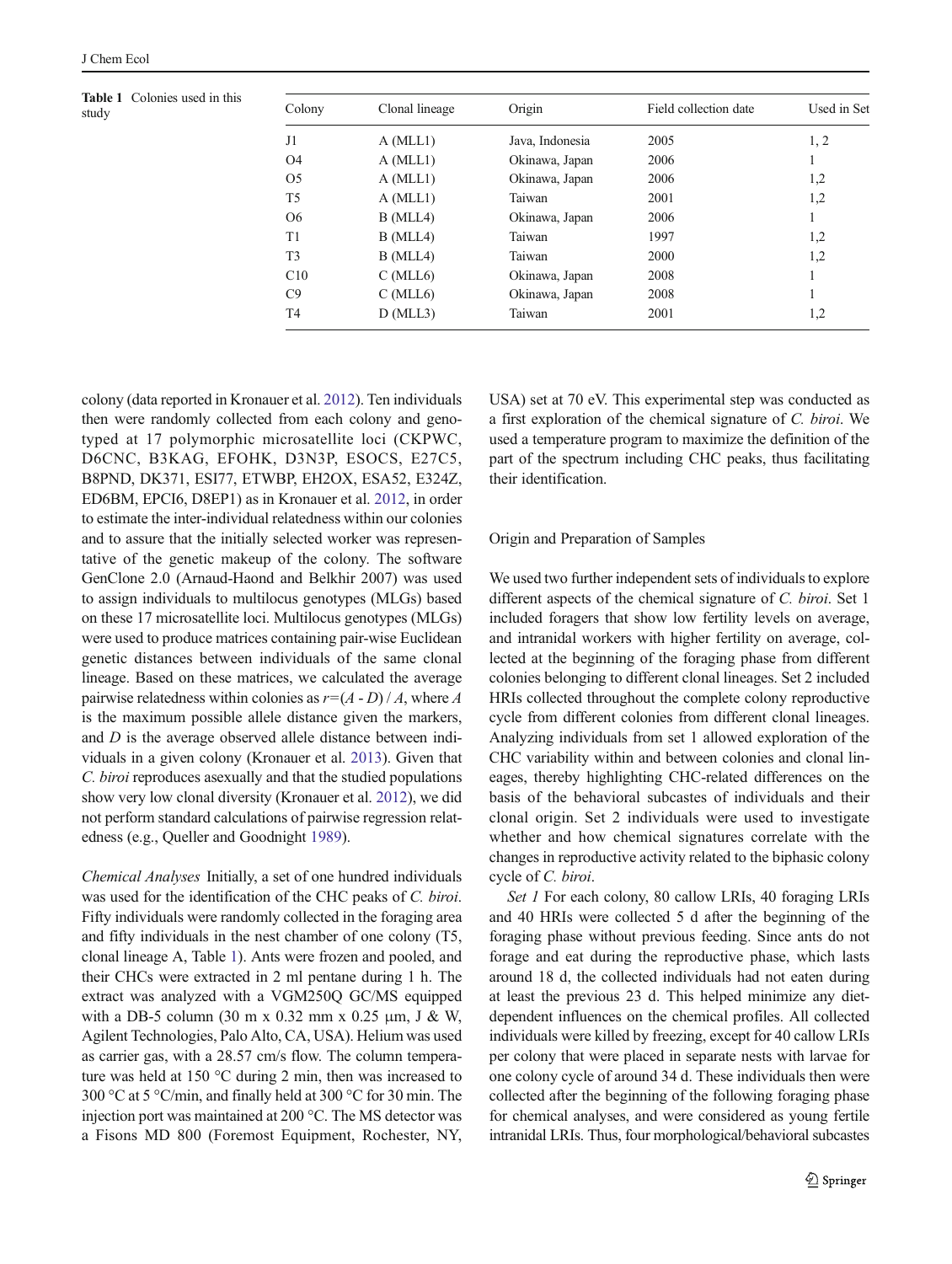were analyzed for each colony: 1) five-7-d-old callow LRIs with ovaries not yet functional, 2) intranidal fertile LRIs (nurses), 1–1.5 mo-old, 3) foragers (reproductively inactive LRIs older than 4 months), and 4) HRIs, fertile and at least 1 mo-old. For each of ten colonies and each of these four categories, five groups of eight individuals were pooled and extracted during 1 h in 200 μl of pentane containing 10 μl/l  $n$ tetradecane and 15 μl/l n-tetracosane as internal standards. Cuticular hydrocarbon components were identified on the basis of their Retention Indices relative to those of  $n$ -alkanes and their mass spectral fragmentation patterns.

Chemical analyses (200 samples in total) were carried out using a Varian GC 3900 gas chromatograph equipped with a VF-5 ms column  $(30 \text{ m x } 0.32 \text{ mm x } 0.25 \text{ µm film thickness};$ Varian). The GC injection port was set to 220 °C and the flame ionization detector at 300 °C. The column temperature was held at 60 °C during 2 min, then was increased to 300 °C at 10 °C/min, and finally held at 300 °C for 10 min. Helium was used as carrier gas at 1 ml/min.

Set 2 To evaluate possible variation during the two phases of the colony cycle, five HRIs were collected every third day throughout one colony cycle from six colonies (three colonies from A, two from B, and one for D, total of 375 HRIs). We chose HRIs to be sure that the analyzed individuals were fertile, thus able to lay eggs and showing, if present, fertility-related components in their cuticular profiles. Cuticular washes were prepared by immersing single ants for 10 min in 20 μl of a pentane solution with *n*-triacontane (10 ng/ml) as internal standard. We used a lower quantity of solvent because ants were extracted individually and not in groups of eight, and in this way we increased the concentration of CHC's in the samples. Aliquots of each extract (2 μl) were injected manually onto an Agilent Technologies 7890A Gas Chromatography System connected to an Agilent Technologies 5975C mass spectrometer. The GC column was an HP- 5MS capillary column (30 m $\times$ 250 μm, 0.25 μm thickness; Agilent), and the oven temperature was kept at  $70^{\circ}$ C for 1 min, increased at 30 °C/min to 260 °C, then at 5 °C/min to 300 °C, then at 20 °C/min to 320 °C, and held for 3 min. This method was aimed at minimizing the time of each run by focusing on the part of the spectrum including the CHC peaks identified previously.

# Statistical Analyses

Eighteen peaks corresponding to CHCs appeared in all samples of Set 1, while only 16 peaks appeared persistently in Set 2. We, thus, used 18 peaks for the statistical analyses of Set 1 and 16 peaks for the statistical analyses of Set 2 (details in Table [2](#page-4-0) and Fig. [1\)](#page-4-0). The relative concentrations of the compounds used for the discriminant analyses were transformed into proportions of the total, and then imported in the software PRIMER (Clarke and Gorley [2006\)](#page-9-0) with the PERMANOVA $^+$  addon package. Data were square root normalized and transformed in matrices of Euclidean inter-individual distances prior to statistical analyses. We used PERMANOVA tests in order to include random factors in our statistical design. This allowed taking the intercolony and inter-subcaste variability into account, while pooling individuals for statistical tests.

Set 1 CHC profiles were analyzed using a PERMANOVA design including three factors: Subcaste (four levels (HRIs, callow, young and old LRIs), fixed), Clone (four levels (A, B, C, D), fixed), and Colony (ten levels (Table [1\)](#page-2-0), random, nested within Clone). This test was aimed at investigating the subcaste-related variability in chemical signatures within colonies, and testing whether differences could be found in relation to the clonal origin of the 10 colonies we included in the study. P values were obtained using 999 permutations of residuals. In order to test for differences in individual CHC compounds among morphological and behavioral subcastes, we conducted separate Linear Mixed Model analyses on each CHC peak in the software STATISTICA. We implemented the subcaste as fixed factor and the colony nested within the clone as random factor.

Set 2 CHC profiles were analyzed with a PERMANOVA design using the factors Phase (two levels (reproductive or foraging phase), fixed), Clone (fixed) and Colony (six levels (Table [1](#page-2-0)), random, nested within Clone). The test was designed to investigate the influence of reproductive state of fertile individuals (HRIs) on chemical signatures and to understand whether and what type of inter-clonal differences could be found in the chemical signatures of the analyzed individuals. P values were obtained using 999 permutations of residuals.

Chemical and Genetic Distances In order to assess any potential associations between CHC profiles and genetic relatedness, we performed Mantel correlation tests (Mantel [1967\)](#page-9-0) based on 9999 random permutations using the software GenoDive (Meirmans and Tienderen [2004](#page-9-0)). We correlated matrices containing chemical Euclidean pairwise distances between colony centroids, obtained in the software PRIMER (Clarke and Gorley [2006\)](#page-9-0) from the squareroot transformed areas of CHC peaks, and genetic distances between colonies. Euclidean genetic distances were obtained with the software GenoDive based on 30 nuclear microsatellite loci analyzed for 10 individuals (one for each colony).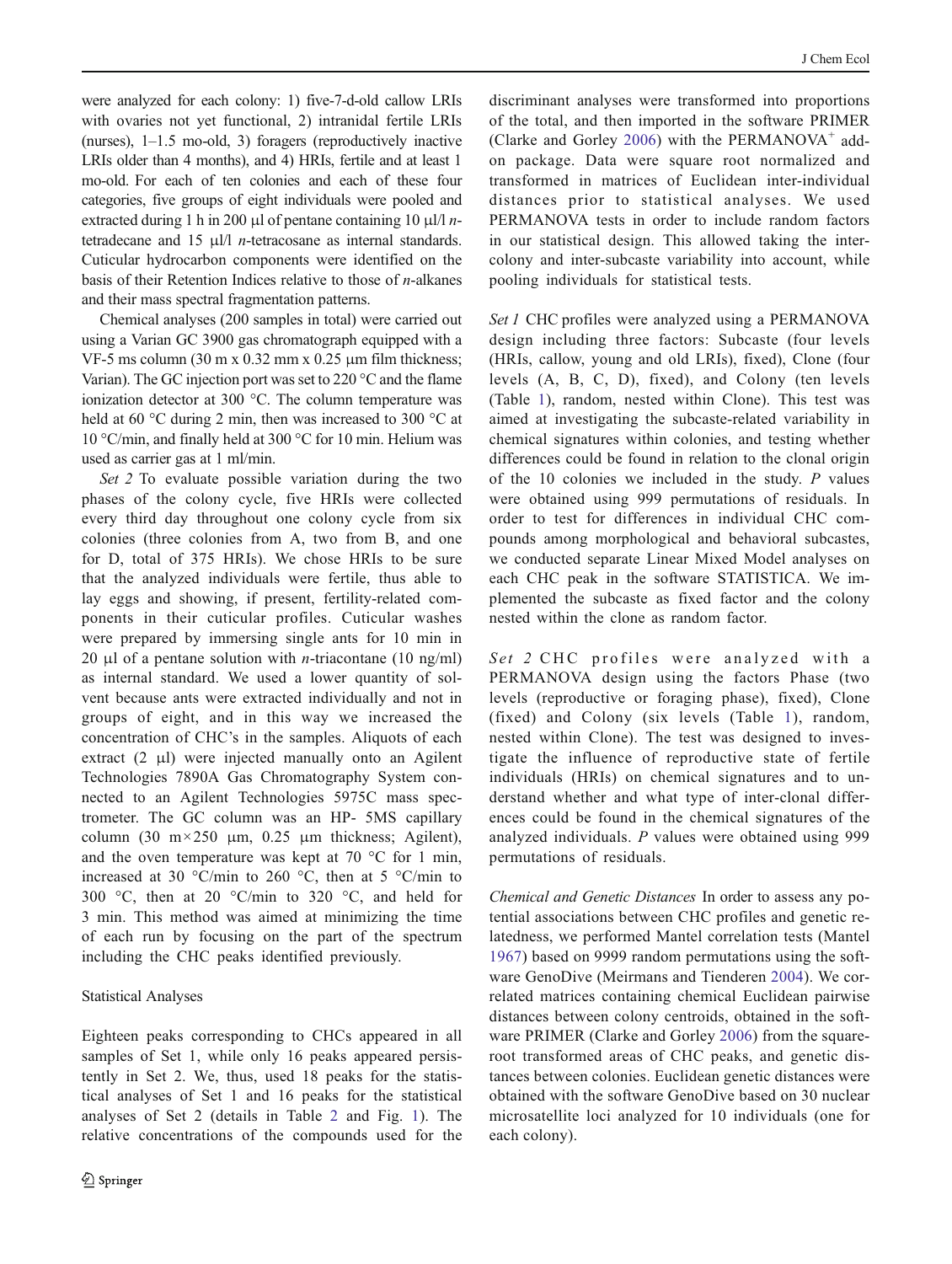| Peak #       | Retention time (min) | Retention Index | Identification     | MS Diagnostic ions                |  |  |
|--------------|----------------------|-----------------|--------------------|-----------------------------------|--|--|
| $\mathbf{1}$ | 22.42                | 2300            | C <sub>23</sub>    | 324                               |  |  |
| 2            | 25.26                | 2500            | C <sub>25</sub>    | 352                               |  |  |
| 3            | 25.77                | 2534            | $11+13$ -me-C25    | 168, 224, 196, 351                |  |  |
| 4            | 26.22                | 2564            | $2$ -me-C $25$     | 323, 351                          |  |  |
| 5            | 26.38                | 2575            | $3$ -me- $C25$     | 57, 337, 309, 351                 |  |  |
| 6            | 26.76                | 2600            | C <sub>26</sub>    | 366                               |  |  |
| 7            | 27.27                | 2632            | $11+12+13$ -me-C26 | 168, 238, 182, 224, 196, 210, 365 |  |  |
| 8            | 27.73                | 2662            | $2$ -me-C26        | 337, 365                          |  |  |
| 9            | 28.34                | 2700            | C27                | 380                               |  |  |
| 10           | 28.85                | 2734            | $11+13$ -me-C27    | 168, 252, 196, 224, 379           |  |  |
| 11           | 29.38                | 2769            | 11,15-dime-C27     | 168/9, 196/7, 239, 267, 393       |  |  |
| 12           | 29.51                | 2778            | $4,15$ -dime-C27   | 71, 365, 239, 196, 365, 393       |  |  |
| 13           | 29.85                | 2800            | C28                | 394                               |  |  |
| 14           | 29.94                | 2806            | 3,11-dime-C27      | 182, 252, 379                     |  |  |
| 15           | 30.34                | 2832            | $13+14$ -me-C28    | 196, 238, 210, 224, 393           |  |  |
| 16           | 30.76                | 2859            | 11,15-dime-C28     | 168, 211, 239, 281, 407           |  |  |
| 17           | 31.38                | 2900            | C <sub>29</sub>    | 408                               |  |  |
| 18           | 31.85                | 2931            | $13+15$ -me-C29    | 196, 252, 224, 407                |  |  |
| 19           | 32.27                | 2958            | 13,17-dime-C29     | 196, 267, 421                     |  |  |

<span id="page-4-0"></span>Table 2 The 19 cuticular hydrocarbon peaks used in the present study and their identifications using Retention Indices and mass spectral fragmentation patterns

# **Results**

Genetic Analyses The 10 individuals (one per colony) sequenced for two mitochondrial DNA fragments and 30 nuclear microsatellite loci belonged to four previously described asexual lineages from Okinawa and Taiwan (MLL1, MLL4, MLL6, and MLL3 in Kronauer et al. [2012](#page-9-0), referred to as A, B, C, and D, respectively, in this study (see Table [1\)](#page-2-0)). Four individuals had A genotypes, three had B genotypes, two had C genotypes, and one had the D

Fig. 1 The 19 cuticular hydrocarbon peaks used in the present study. We analyzed 18 peaks for Set 1, i.e. all the peaks shown except for 3-methyl pentacosane, and 16 peaks for Set 2, i.e. all the peaks shown except for tricosane, 13+15-methyl nonacosane and 13,17-dimethyl nonacosane

genotype. Based on the 17 polymorphic microsatellite loci analyzed for ten individuals per colony, we detected a single clonal lineage in each colony. On average, we detected 1.75 multilocus genotypes (MLGs; usually differing by a single allele across all 17 loci) per colony for the eight colonies belonging to clonal lineages A, B, and D. As predicted, average pairwise relatedness within colonies was extremely high ( $r=0.985$  on average). Similar results have been reported previously for our two colonies from clonal lineage C (Kronauer et al. [2013](#page-9-0)). This confirms that colonies in our

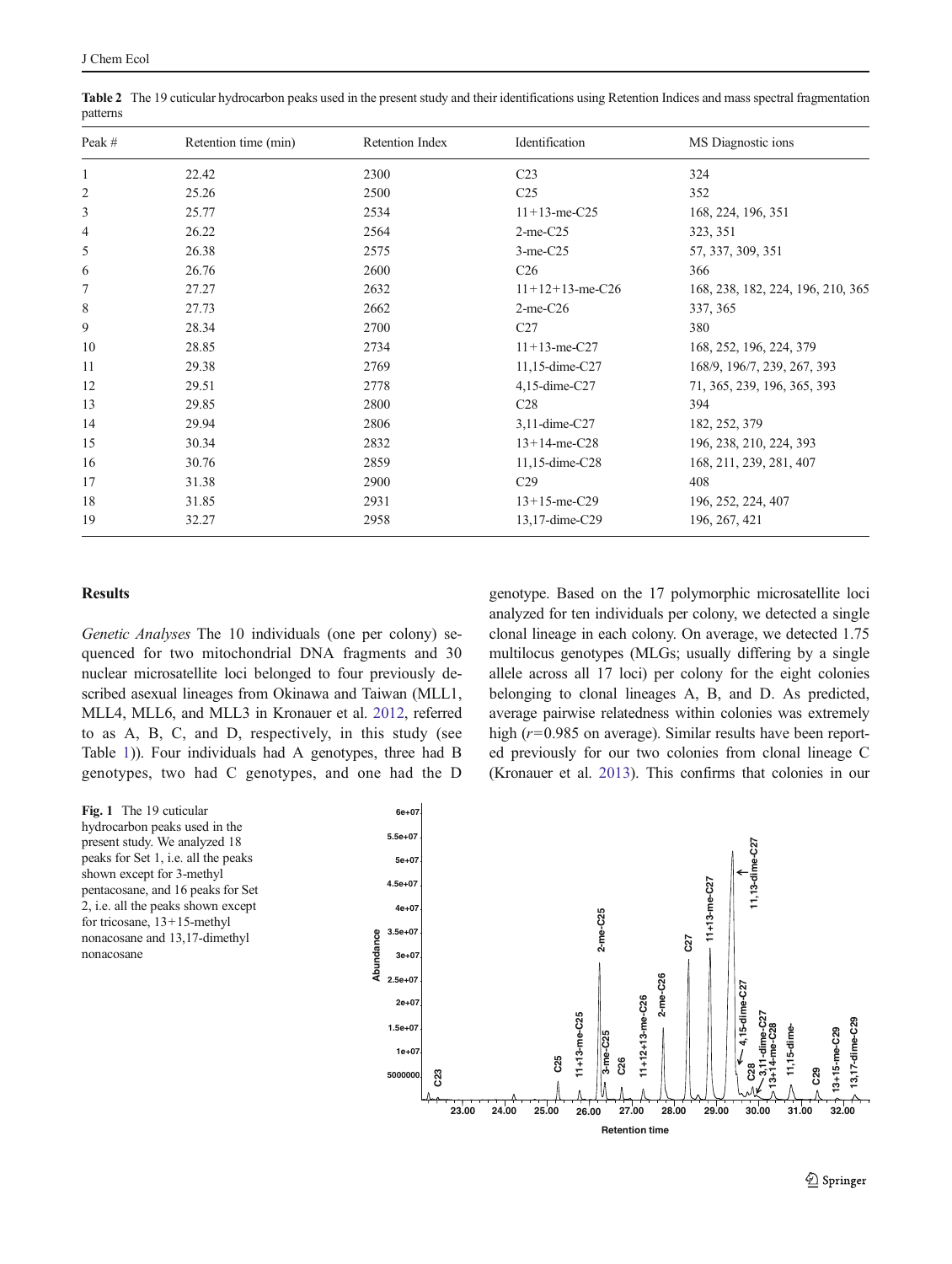<span id="page-5-0"></span>study were genetically homogeneous, and shows that the genotype of a single individual per colony reliably represents the genetic makeup of that colony.

## Chemical Analyses

Identification of CHC's Nineteen peaks were detected in GC/ MS analyses of CHC's as shown in Table [2](#page-4-0) and Fig. [1.](#page-4-0) Several peaks contained more than one compound but were considered as one for the analyses. We analyzed 18 peaks for Set 1, i.e., all the peaks shown except for 3-methyl pentacosane. We analyzed 16 peaks for Set 2, i.e., all the peaks shown except for tricosane, 13+15 methyl nonacosane, and 13,17-dimethyl nonacosane.

Set 1 We found significant differences between experimental groups for all the factors included in our PERMANOVA analysis, and for their interactions (Table 3a). Interestingly, we found significant differences among C. biroi subcastes (PERMANOVA, *Pseudo F*=4.574,  $df=3$ , *P*=0.001, Fig. [2a\)](#page-6-0). A subsequent pairwise PERMANOVA revealed that significant differences were present exclusively between callow LRIs and HRIs, between callow LRIs and young LRIs, and between callow LRIs and old LRIs  $(P=0.001, P=0.004$  and  $P=0.015$ , respectively). This suggests that callow LRIs bear chemical signatures distinct from all the other groups, while the remaining three groups are identical in their CHC profiles. These results are supported by an additional Linear Mixed Model analysis in which we compared the four morphological and behavioral subcastes for each individual CHC peak (Table [4](#page-7-0)).

We also found significant differences between colonies of different clonal lineages (PERMANOVA, Pseudo  $F=$ 5.1442,  $df=3$ ,  $P=0.009$ , Fig. [2b](#page-6-0), Table 3a). While clones A, B, and D were not significantly different from one another (pairwise PERMANOVA, all  $P > 0.05$ ), clone C was significantly different from clones A, B, and D (pairwise PERMANOVA, all  $P<0.001$ ). A positive correlation was found between chemical and genetic distances between colonies (Mantel test,  $r=0.58$ ,  $P<0.001$ ). Within clonal lineages, the analyses including the factor subcaste and the interaction between the factors subcaste and colony revealed significant differences between experimental groups for all clones (Table 3b).

Set 2 We found significant differences between experimental groups for some of the factors included in the PERMANOVA analysis, and for some of their interactions (Table 3c). No significant differences were found between the chemical signatures of fertile individuals in different phases of the colony cycle, i.e., there was no influence of reproductive status

Table 3 Results of the PERMANOVA analyses on the cuticular signatures of individuals. (\*:  $P < 0.05$ ; \*\*:  $P < 0.01$ ; \*\*\*:  $P < 0.001$ ; NS: not significant). Random factors are given in italics (a). Set 1, comparisons among subcastes and clones; (b). Set 1, comparisons among colonies within the same clone; (c). Set 2, comparisons of the HRI signatures between the reproductive and foraging phase; (d). Set 2, comparisons among groups of HRIs collected every third day throughout a colony cycle; (e). Set 2, comparisons among clones)

|                              | df             | $Pseudo-F$ | Significance |
|------------------------------|----------------|------------|--------------|
| a.                           |                |            |              |
| subcaste                     | 3              | 4.574      | ***          |
| clone                        | 3              | 5.1442     | **           |
| colony(clone)                | 6              | 47.357     | ***          |
| subcaste*clone               | 9              | 2.3327     | $**$         |
| colony(clone)*subcaste       | 18             | 11.498     | ***          |
| b. Clone A                   |                |            |              |
| colony                       | 3              | 46.202     | ***          |
| subcaste                     | 3              | 74.685     | ***          |
| colony*subcaste              | 9              | 15.581     | ***          |
| Clone B                      |                |            |              |
| colony                       | $\overline{c}$ | 63.55      | ***          |
| subcaste                     | 3              | 28.954     | ***          |
| colony*subcaste              | 6              | 10.554     | ***          |
| Clone C                      |                |            |              |
| colony                       | 1              | 3.4732     | **           |
| subcaste                     | 3              | 27.464     | ***          |
| colony*subcaste              | $\mathcal{E}$  | 5.3728     | ***          |
| c.                           |                |            |              |
| clone                        | $\overline{2}$ | 13.655     | *            |
| phase                        | 1              | 1.9648     | NS           |
| colony(clone)                | 3              | 20.694     | ***          |
| clone*phase                  | 2              | 2.1743     | NS           |
| phase*colony(clone)          | 3              | 3.7517     | **           |
| d.                           |                |            |              |
| clone                        | $\overline{2}$ | 12.963     | *            |
| collection day               | 11             | 0.85237    | NS           |
| colony(clone)                | 3              | 26.968     | ***          |
| clone*collection day         | 22             | 0.95215    | <b>NS</b>    |
| Collection day*colony(clone) | 33             | 3.177      | ***          |
| e.                           |                |            |              |
| clone                        | 2              | 13.655     | *            |
| phase                        | 1              | 1.9648     | NS           |
| colony(clone)                | 3              | 20.694     | ***          |
| clone*phase                  | $\overline{2}$ | 2.1743     | NS           |
| phase*colony(clone)          | 3              | 3.7517     | **           |

(activity or inactivity) on chemical signatures (PERMANOVA, Pseudo F=0.1.9648,  $df=1$ , P=0.234, Fig. [2c,](#page-6-0) Table 3c). No differences among groups were found for the interaction between the clonal lineage and the phase of the colony cycle (PERMANOVA, Pseudo F=1.9648, df=1, P=0.198,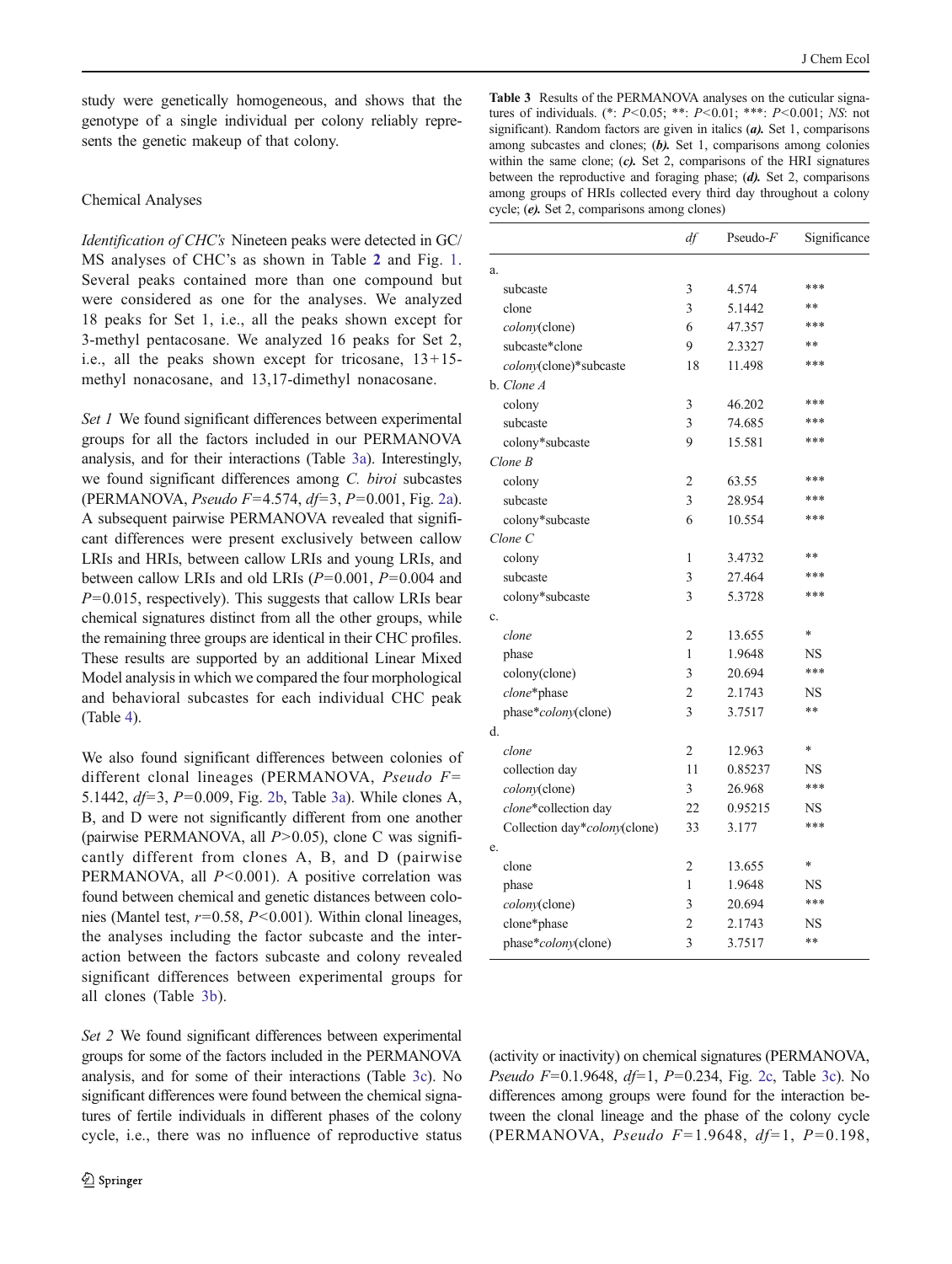<span id="page-6-0"></span>

samples of Set 2 labeled by clone and phase of colony cycle, respectively

Table [3c\)](#page-5-0). In addition, no significant differences were found between cuticular signatures among any of the groups of HRIs collected every third day during a complete colony cycle (PERMANOVA, random factor: colony nested in clones; fixed factors: clones and group of HRIs collected the same day; *Pseudo F*=0.8524,  $df=11$ , *P*=0.6; complete results are shown in Table [3d](#page-5-0); pairwise PERMANOVA, all  $P > 0.089$ ). The different clones showed significant differences in their chemical signature (PERMANOVA, Pseudo  $F=13.655$ ,  $df=1$ ,  $P=0.023$ , Fig. 2d; complete results in Table [3e\)](#page-5-0). However, the correlation between genetic and chemical distances was marginally non-significant (Mantel test, 9999 permutations,  $r=0.7$ ,  $P=0.064$ ).

# **Discussion**

Within-Colony CHC Variability Our chemical analyses revealed a high degree of homogeneity in cuticular signatures within *C. biroi* colonies, with only callow LRIs being different from all the other groups we considered. However, this finding is probably due to the fact that often in social insects the cuticular profile of recently eclosed individuals is not completely matured, and as a result they are chemically different from older nestmates (Breed et al. [2004](#page-8-0); Ichinose and Lenoir [2009;](#page-9-0) Teseo et al. [2013\)](#page-9-0).

In many species of social Hymenoptera, CHC profiles signal fertility and/or reproductive activity (see Monnin [2006](#page-9-0)), which allows non-reproductive individuals to perceive the presence of reproductives and refrain from egg-laying (Holman et al. [2010;](#page-9-0) Le Conte and Hefetz [2008;](#page-9-0) Slessor et al. [2005;](#page-9-0) ) ensuring a balance between reproductive and ergonomic colony function. In some ant species where all nestmates are able to mate and produce female offspring, fertility-related cuticular hydrocarbons serve to maintain colony-level reproductive dominance hierarchies (Cuvillier-Hot et al. [2004](#page-9-0); Heinze et al. [2002;](#page-9-0) Monnin [2006](#page-9-0); Monnin et al. [1998;](#page-9-0) Monnin and Peeters [1999;](#page-9-0) Peeters et al. [1999](#page-9-0)). In the ponerine ant *Platythyrea punctata*, where individuals are able to produce female brood asexually, fertility and dominance signaling via cuticular signatures maintains a single reproductive individual per colony (Hartmann et al. [2003,](#page-9-0) [2005\)](#page-9-0). Cerapachys biroi is different in its colonylevel reproductive dynamics and social structure, in that all individuals can reproduce (Ravary and Jaisson [2002](#page-9-0)), and there are no reproductive dominance hierarchies. Cuticular signatures, thus, are not expected to bear fertility signals related to dominance or inducing nestmates to refrain from laying eggs. It seems improbable that the colony-level regulation of reproduction relies on cuticular signals related to individual fertility or reproductive activity. However, HRI production in *C. biroi* varies depending on the average colony-level fertility, implying the existence of some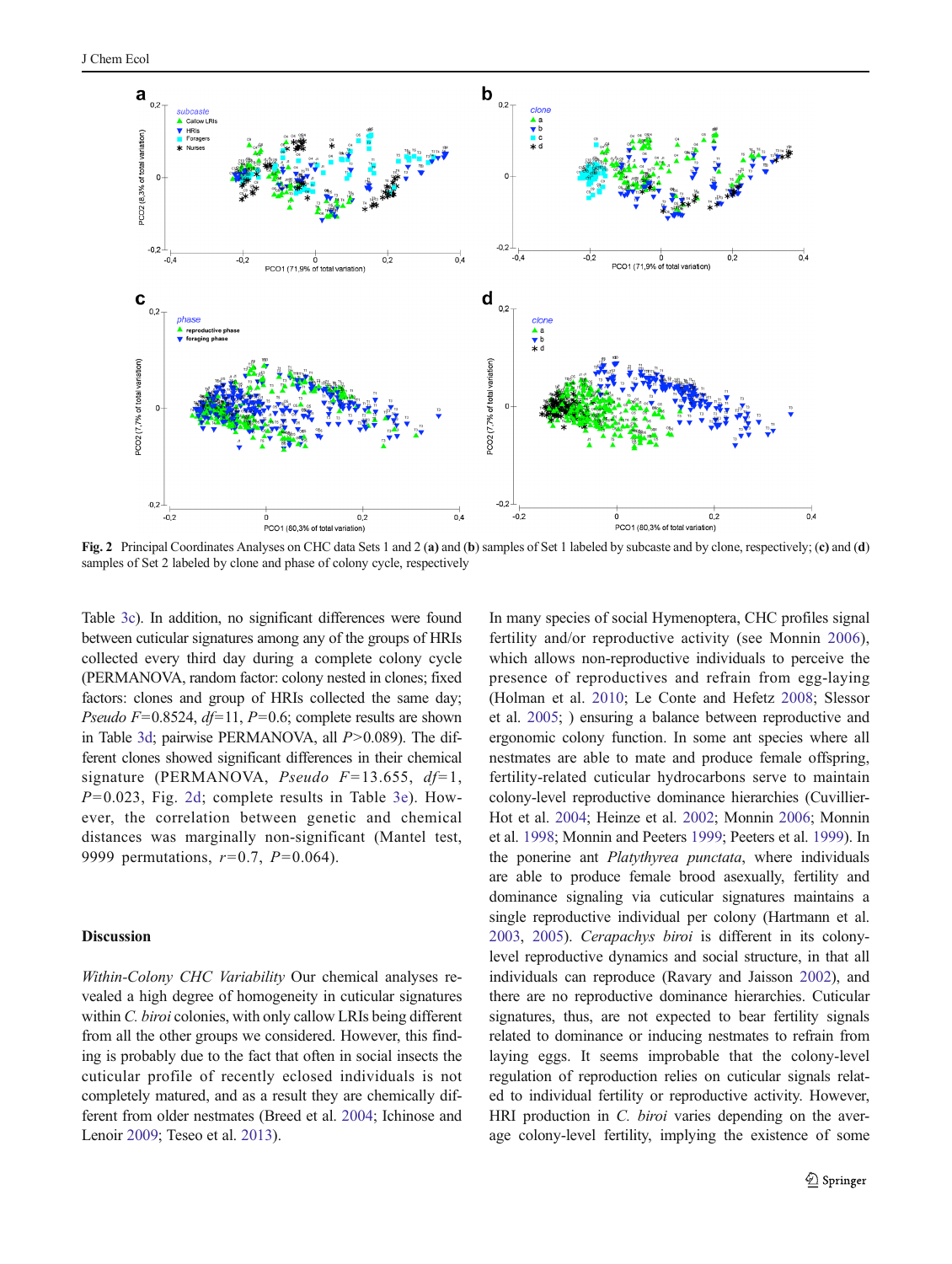<span id="page-7-0"></span>Table 4 Set 1. Post hoc comparisons among subcastes for each individual CHC peak (Linear Mixed Model, Fisher's LSD test; \*: P<0.05; \*\*:  $P<0.01$ ; \*\*\*:  $P<0.001$ ). The peak of 13+15-methyl nonacosane was excluded because it did not show significant changes in the overall comparison. LRI=Low reproductive individuals; HRI=high reproductive individuals

|                               | Callow LRIs | <b>HRIs</b> | Foragers                 | <b>Nurses</b>              |                               | Callow LRIs              | <b>HRIs</b>    | Foragers                 | <b>Nurses</b>                |  |
|-------------------------------|-------------|-------------|--------------------------|----------------------------|-------------------------------|--------------------------|----------------|--------------------------|------------------------------|--|
| 1. Tricosane                  |             |             |                          |                            | 2. Pentacosane                |                          |                |                          |                              |  |
| Callow LRIs                   | ä,          | ***         | $\ast$                   | ***                        | Callow LRIs                   | ä,                       | ***            | ***                      | $\ast$                       |  |
| <b>HRIs</b>                   | ÷           | ٠           | 0.060                    | 0.833                      | <b>HRIs</b>                   | ÷                        |                | 0.933                    | ***                          |  |
| Foragers                      |             | ٠           | $\overline{\phantom{a}}$ | 0.095                      | Foragers                      | ÷                        | $\overline{a}$ | ä,                       | ***                          |  |
| <b>Nurses</b>                 |             |             |                          | $\overline{\phantom{a}}$   | <b>Nurses</b>                 |                          |                |                          |                              |  |
| 3. 11+13-Methyl pentacosane   |             |             |                          |                            | 4. 2-Methyl pentacosane       |                          |                |                          |                              |  |
| Callow LRIs                   | ÷,          | ***         | ***                      | ***                        | Callow LRIs                   | $\blacksquare$           | **             | ***                      | $\ast$                       |  |
| <b>HRIs</b>                   | ä,          |             | ***                      | ***                        | <b>HRIs</b>                   | ä,                       |                | 0.054                    | 0.464                        |  |
| Foragers                      |             | ä,          | ä,                       | 0.193                      | Foragers                      |                          |                | $\overline{\phantom{a}}$ | $**$                         |  |
| <b>Nurses</b>                 |             |             |                          |                            | <b>Nurses</b>                 |                          |                |                          |                              |  |
| 5. Hexacosane                 |             |             |                          | 6. 10+12-Methyl hexacosane |                               |                          |                |                          |                              |  |
| Callow LRIs                   | ä,          | ***         | ***                      | ***                        | Callow LRIs                   | $\overline{\phantom{a}}$ | ***            | ***                      | ***                          |  |
| <b>HRIs</b>                   |             |             | 0.684                    | 0.229                      | <b>HRIs</b>                   | L.                       |                | 0.298                    | 0.276                        |  |
| Foragers                      |             |             | $\overline{\phantom{a}}$ | 0.421                      | Foragers                      |                          | $\overline{a}$ | ÷.                       | $\ast$                       |  |
| <b>Nurses</b>                 |             |             |                          | $\overline{a}$             | <b>Nurses</b>                 |                          |                | $\overline{a}$           | ٠                            |  |
| 7. 2-Methyl hexacosane        |             |             |                          | 8.Heptacosane              |                               |                          |                |                          |                              |  |
| Callow LRIs                   | ä,          | ***         | ***                      | ***                        | Callow LRIs                   | $\sim$                   | ***            | ***                      | ***                          |  |
| <b>HRIs</b>                   |             |             | $* *$                    | 0.780                      | <b>HRIs</b>                   | ÷,                       |                | 0.208                    | *                            |  |
| Foragers                      |             |             | ÷,                       | ***                        | Foragers                      |                          |                | ÷.                       | ***                          |  |
| <b>Nurses</b>                 |             |             |                          |                            | <b>Nurses</b>                 |                          |                |                          |                              |  |
| 9. 11+13-Methylheptacosane    |             |             |                          |                            | 10. $11+15$ Methylheptacosane |                          |                |                          |                              |  |
| Callow LRIs                   | ÷,          | 0.645       | **                       | $\ast$                     | Callow LRIs                   | $\sim$                   | ***            | ***                      | ***                          |  |
| <b>HRIs</b>                   |             |             | *                        | 0.098                      | <b>HRIs</b>                   |                          |                | 0.599                    | *                            |  |
| Foragers                      |             |             | $\overline{\phantom{a}}$ | 0.359                      | Foragers                      |                          |                | ä,                       | $**$                         |  |
| <b>Nurses</b>                 |             |             | L,                       |                            | <b>Nurses</b>                 |                          |                |                          | ۰                            |  |
| 11.5, 11-Dimethylheptacosane  |             |             |                          |                            | 12. Octacosane                |                          |                |                          |                              |  |
| Callow LRIs                   | ÷,          | ***         | 0.051                    | *                          | Callow LRIs                   | $\overline{\phantom{a}}$ | **             | ***                      | $\ast$                       |  |
| <b>HRIs</b>                   |             |             | $\ast$                   | $\ast$                     | <b>HRIs</b>                   |                          |                | 0.085                    | 0.615                        |  |
| Foragers                      |             |             | ÷,                       | 0.559                      | Foragers                      |                          |                | $\overline{\phantom{a}}$ | $\ast$                       |  |
| <b>Nurses</b>                 |             |             |                          |                            | <b>Nurses</b>                 |                          |                |                          |                              |  |
| 13. 10-Methyloctacosane       |             |             |                          |                            | 14. 12-Methyloctacosane       |                          |                |                          |                              |  |
| Callow LRIs                   | ÷,          | 0.483       | 0.842                    | *                          | Callow LRIs                   | ÷,                       | ***            | ***                      | ***                          |  |
| $\rm HRIs$                    |             |             | 0.615                    | 0.066                      | $\rm HRIs$                    |                          |                | 0.065                    | 0.572                        |  |
| Foragers                      |             |             |                          | $\ast$                     | Foragers                      |                          |                |                          | 0.200                        |  |
| <b>Nurses</b>                 |             |             |                          |                            | <b>Nurses</b>                 |                          |                |                          | ÷                            |  |
| 15. 14+16-Methyl octacosane   |             |             |                          | 16. Nonacosane             |                               |                          |                |                          |                              |  |
| Callow LRIs                   |             | ***         | $***$                    | ***                        | Callow LRIs                   |                          | **             | $***$                    | ***                          |  |
| <b>HRIs</b>                   |             |             | 0.521                    | 0.436                      | <b>HRIs</b>                   |                          |                | 0.070                    | 0.160                        |  |
| Foragers                      |             |             |                          | 0.155                      | Foragers                      |                          |                |                          | 0.688                        |  |
| Nurses                        |             |             |                          | $\overline{\phantom{0}}$   | <b>Nurses</b>                 |                          |                |                          | $\qquad \qquad \blacksquare$ |  |
| 17. 13,17-Dimethyl nonacosane |             |             |                          |                            |                               |                          |                |                          |                              |  |
| Callow LRIs                   |             | ***         | ***                      | ***                        |                               |                          |                |                          |                              |  |
| <b>HRIs</b>                   |             |             | $\ast$                   | 0.103                      |                               |                          |                |                          |                              |  |
| Foragers                      |             |             |                          | 0.437                      |                               |                          |                |                          |                              |  |
| <b>Nurses</b>                 |             |             |                          | $\overline{\phantom{m}}$   |                               |                          |                |                          |                              |  |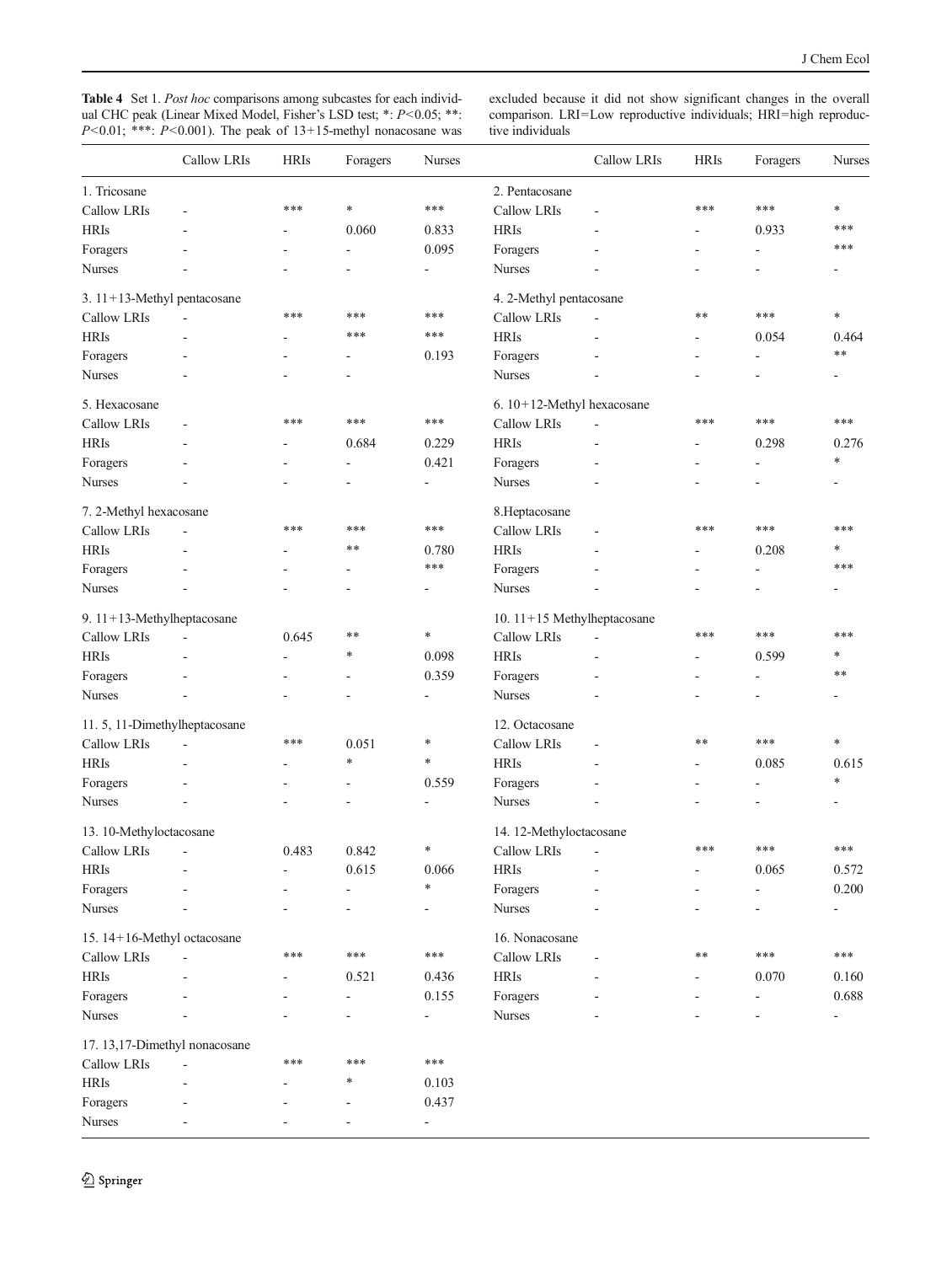<span id="page-8-0"></span>regulation acting on larval fate (Lecoutey et al. [2011\)](#page-9-0). The lack of correlation between fertility levels and cuticular signatures suggests that the regulation of HRI development is either non-chemical or does not depend on signals derived from CHCs. One possibility is that a non-CHC, non-volatile chemical signal that is present on the cuticular surface or secreted from other glandular sources is involved. Moreover, the quality of the food that may be admixed with some glandular products of adults can direct larval development toward different pathways, which underlies caste determination in many social Hymenoptera (Hölldobler and Wilson [1990](#page-9-0); Wheeler [1986,](#page-9-0) [1991\)](#page-9-0). Primer pheromones transmitted from adults to larvae via direct contact during parental care might play a complementary role in caste differentiation. Indeed, workers regularly perform a peculiar behavior during brood care that consists of licking the developing larvae ventrally under the head capsule (Lecoutey, personal observations). Further studies on the mandibular secretions of nurses are needed to investigate whether they play a role in larval differentiation in C. biroi.

Subcaste differentiation might also exclusively rely on the quantity of food available to larvae. Quantitative differences in food intake during pre-imaginal stages have major effects on development in insects, and give rise not only to differences in adult size, but also differential expression of adult polyphenisms (Emlen [1994](#page-9-0); Hunt and Simmons [1997](#page-9-0); Moczek and Emlen [2000](#page-9-0)). Adult C. biroi could quantitatively limit larval feeding in several ways, e.g., by actively keeping larvae away from prey items within the nest, or simply by competing with larvae for food. HRI production is inversely proportional to the proportion of fertile individuals in a colony, and fertile individuals might need a higher quantity of food in order to produce eggs. Thus, the more fertile individuals are present in a colony, the less food might be available for larvae, which possibly limits HRI production. Other types of influences on larval fate, such as mechanical stress on developing larvae due to biting from adults (Brian 1973; Pennick and Liebig [2012\)](#page-9-0), also could be involved. Observations on the behavior of adult individuals towards larvae during the foraging phase will clarify the proximate factors determining subcaste differentiation in C. biroi.

CHC Variability Among Clones Our study shows that the colony-level chemical signatures of C. biroi vary according to the clonal lineage, with chemical distances between colonies growing with genetic distances. The fact that we observed only a marginally non-significant correlation between genetic and chemical distances for colonies of Set 2 was probably due to the low number of colonies included in that analysis  $(N=6)$ . Colonies belonging to the same clonal lineage also show some variability in their cuticular signature, even though the chemical distances among those are lower than distances among colonies from different clones. Overall, our findings support the results of a previous study on the invasive C. biroi population in Okinawa, where individuals were able to discriminate between nestmates and non-nestmates, especially when non-nestmates belonged to unrelated asexual lineages (Kronauer et al. [2013](#page-9-0)). According to our results, chemical signatures might be the proximate cues indicating genetic dissimilarity between interacting individuals, which in turn might prevent fusions between unrelated colonies. This might be a reason that explains why natural C. biroi colonies have been found to be exclusively monoclonal (Kronauer et al. [2013](#page-9-0)). However, given that the putative native range of C. biroi remains still largely unexplored, it cannot be excluded that in natural populations different clones mix in chimeric colonies.

Invasive populations of ants are likely to originate via the introduction of few individuals, i.e., population bottlenecks which most of the time produce a strong founder effect (Tsutsui and Suarez [2003\)](#page-9-0). As a result, invasive populations are overall genetically less diverse than native populations. This can result in individuals from different colonies displaying similar cuticular hydrocarbon profiles, potentially leading to a loss of aggression even between non-nestmates (Tsutsui and Suarez [2003\)](#page-9-0). This loss of aggression is thought to promote the formation of supercolonies (Giraud et al. [2002\)](#page-9-0). For example, many invasive species forming supercolonies exhibit negligible levels of between-colony aggression, even between individuals taken from nests separated by several kilometers (Blight et al. 2012; Drescher et al. [2010;](#page-9-0) Giraud et al. [2002\)](#page-9-0). Cerapachys biroi is invasive (Kronauer et al. [2012,](#page-9-0) [2013;](#page-9-0) Wetterer et al. [2012](#page-9-0)), but to our knowledge it does not form supercolonies. This might in part be due to the maintenance of non-nestmate discrimination between colonies from different clonal lineages (Kronauer et al. [2013](#page-9-0)).

Acknowledgments We thank Paul Devienne and Marjorie Labédan for technical support with ant colonies at LEEC, and Chloé Leroy for technical assistance with gas chromatography–mass spectrometry. This work was supported by a Ph.D. research grant from the French Ministry of Research to S.T., as well as a Junior Fellowship from the Harvard Society of Fellows and a Milton Fund Award to D.J.C.K. All coauthors have agreed on the contents of the manuscript.

## References

- Blight O, Berville L, Vogel V, Hefetz A, Renucci M, Orgeas J, Provost E, Keller L (2012) Variation in the level of aggression, chemical and genetic distance among three supercolonies of the Argentine ant in Europe. Mol Ecol 21:4106–21
- Breed MD, Perry S, Bjostad LB (2004) Testing the blank slate hypothesis: why honey bee colonies accept young bees. Ins Soc 51:12–16
- Brian MV (1973) Caste control through worker attack in the ant Myrmica. Ins Soc 20:87–102